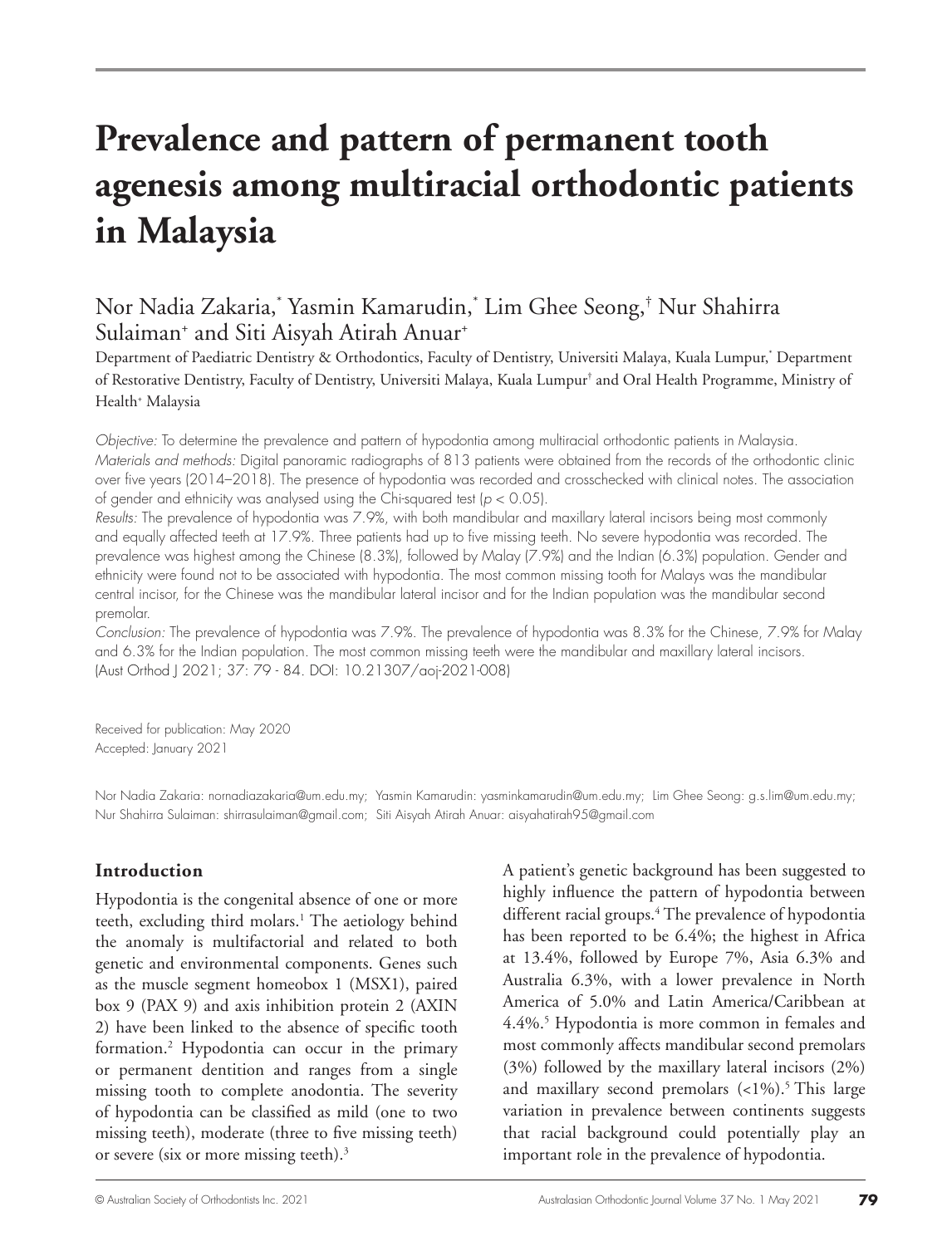Malaysia is unique in its diverse and multicultural population, which is comprised mainly of Bumiputera (69.3%), Chinese (22.8%) and Indian (6.9%) ethnic groups.6 This makes Malaysia ideal to study the influence of ethnicity on the prevalence of hypodontia in an Asian population. Bumiputera further consists of Malay, indigenous of Peninsular and natives of Sabah and Sarawak. A previous study conducted at the Faculty of Dentistry, Universiti Malaya in 1989, showed that the prevalence of hypodontia was much lower at 2.8% in an assessment of children from 6–15 years of age. Maxillary lateral incisors were reported to be the most commonly affected teeth, followed by mandibular lateral incisors and mandibular second premolars.7 Another more recent study in 2014 that limited its findings to Malay children reported a slightly higher prevalence at 3.2%, and found upper lateral incisors were the most commonly affected teeth.8 However, no study has specifically investigated the influence of ethnicity on the prevalence of hypodontia among orthodontic patients in Malaysia.

The purpose of this study was to provide contemporary data on the prevalence and pattern of hypodontia among orthodontic patients seeking treatment in Malaysia. It was expected that the data from this study would contribute to an understanding of the impact of hypodontia on orthodontic services, to serve as a reference for future multi-centre data collection and to create a hypodontia database for future research.

### **Materials and methods**

This was a retrospective study using dental panoramic tomographs (DPT), obtained from patients who attended the orthodontic clinic at the Faculty of Dentistry, Universiti Malaya from 2014 to 2018. Ethical approval was obtained from the Faculty of Dentistry Medical Ethics Committee of this institution prior to the study, with reference number DF CD1801/0009(L). Data were analysed by two

Table I. Distribution of recorded cases and prevalence of hypodontia.

researchers. The incidence of missing teeth was recorded, excluding the third molars. The findings from the DPTs were cross checked with the clinical records and clinicians to verify that the teeth were congenitally missing as opposed to lost due to a history of extraction or trauma. The inclusion criteria were orthodontic patients who fell into the three main ethnic subgroups of Malaysia: those of Malay, Chinese and Indian origin. This data were readily available from clinical records. Patients who did not fall into these three main groups, or had ambiguous ethnic origins, were excluded. Incomplete or poor-quality records (unclear DPT image) and patients having craniofacial or cleft syndromes were also excluded. The digital radiographs were examined using Syngo Imaging (Siemens), a digital imaging system for radiographic images.

The Statistical Package for the Social Sciences (SPSS) version 12.0.1 for Windows was used for statistical analysis. The prevalence of hypodontia was compared between gender and ethnic groups using Chi-square test and Fisher's exact test with the significance level set at *p* < 0.05.

### **Results**

From a total of 875 records, 813 patients met the inclusion criteria. These consisted of 295 males (36.29%) and 518 females (63.71%) aged 10 to 55 years (mean age of 22 years, S.D. 6.03 years). All were from the three main ethnic groups in Malaysia, which comprised 380 Malay (46.74%), 338 Chinese (41.57%) and 95 Indian (11.67%) people. The distribution of hypodontia within ethnicity groups and gender is shown in Table I.

A total of 64 patients (7.9%) had one or more congenitally missing teeth (excluding third molars). The present study showed that there was no association between hypodontia and gender for each ethnic group, with *p* values of 0.131 for the Malay, 0.168

| Ethnicity |      | Hypodontia |          |              |                |
|-----------|------|------------|----------|--------------|----------------|
|           | Male | Female     | Combined | Total sample | Prevalence (%) |
| Malay     |      | 24         | 30       | 380          | 7.9            |
| Chinese   |      | 20         | 28       | 338          | 8.3            |
| Indian    |      |            |          | 95           | 6.3            |
| Overall   | 8    | 46         | 64       | 813          | 79             |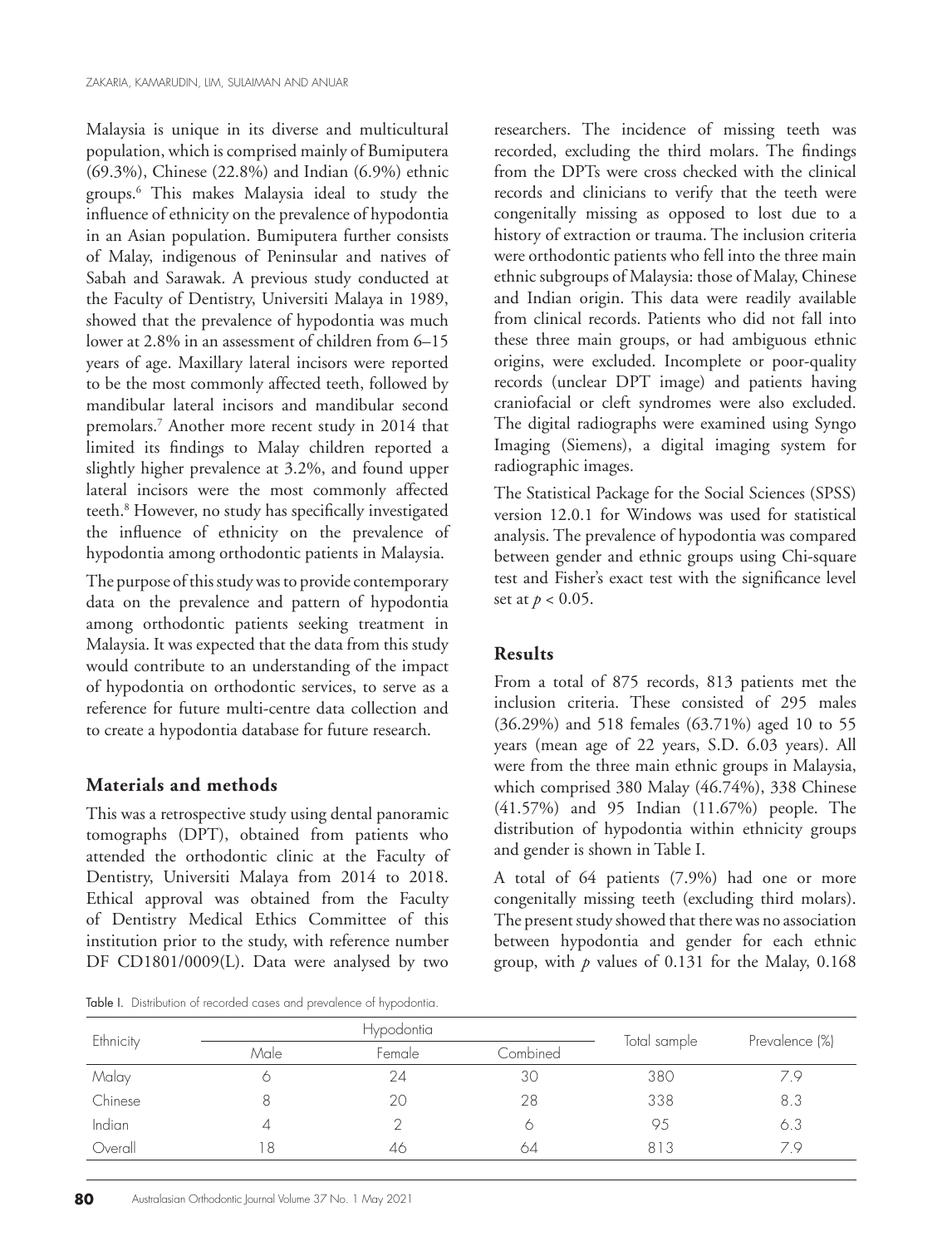for Chinese and 0.183 for the Indian populations, respectively. Overall, missing teeth were found more commonly in females (8.9%) than in males (6.1%), and the ratio of affected females to males was 2.6:1. Even though the prevalence of hypodontia in females was higher, the chi-square test indicated no association between gender and hypodontia (*Χ<sup>2</sup>* (1)>  $= 2.001$ ,  $p = 0.157$ ). The prevalence of hypodontia based on ethnicity showed that the prevalence was highest among Chinese (8.3%), followed by Malay (7.9%) and the Indian (6.3%) populations, but no association between ethnicity and hypodontia was detected  $(X^2(2))$  = 0.397,  $p = 0.820$ ).

Table II indicates the level of hypodontia ranging from one to five teeth. There were 117 instances of missing teeth found in 64 affected individuals. Most of the affected individuals (82.8%) were missing one or two teeth. The greatest number of missing teeth recorded was five teeth, found in three individuals. There was no recording of oligodontia or > 6 missing teeth. Table III shows the pattern of hypodontia according to site. The most commonly missing teeth were the mandibular and maxillary lateral incisors followed by the mandibular central incisors and maxillary second premolars. The mandibular molars and mandibular first premolars were not missing in any of the patients. In the present study, hypodontia occurred 1.1 times more frequently in the maxilla than in the mandible.

The distribution of missing teeth according to ethnicity is shown in Table IV. Out of 117 missing teeth, the Malay population accounted for 57 (48.7%), the Chinese 43 (36.8%) and the Indian population 17 (14.5%) of the cases. The most commonly missing teeth for Malays were the mandibular central incisors, for the Chinese were the mandibular lateral incisors and for Indians were the mandibular second premolars.

#### **Discussion**

Hypodontia-related studies have been widely published. However, direct comparisons between studies need to be read with caution due to the significant variation in study designs and heterogeneity of the samples. Hypodontia has been shown to range from  $3-11\%$  in European and Asian populations.<sup>9,10</sup> According to a metanalysis by Khalaf et al. (2014), the Asian population prevalence fell within this range at 6.3%. This percentage was obtained from an examination of a heterogenous group of countries that included Saudi Arabia, Turkey, India, China, Japan, Iran, South Korea, Jordan, Israel, Pakistan, Africa and Tunisia.<sup>5</sup> South East Asian countries, including Malaysia, were not represented. In the present findings, the prevalence of hypodontia was much higher at 7.9%, whereas a previously reported Malaysian prevalence was 2.8-3.2%.<sup>7-8</sup> Generally, a steady increase in the incidence of hypodontia has been shown elsewhere in Asia (4.7 to 6.3%), Europe (5.5 to  $7.0\%$ ) and North America (3.9 to  $5.0\%$ ).<sup>11</sup> Most likely, the increased prevalence in the present study was due to the difference in the general population compared to an orthodontic population. A similar increase in prevalence was seen in a study by Zhang et al. (2015), within a Mainland Chinese population, in which the prevalence of hypodontia fluctuated from 5.89% to 7.48% when the sample population was restricted to orthodontic patients.<sup>11</sup> Although Khalaf et al. reported that there was no statistically significant differences in the prevalence between population type (schoolchildren, dental and orthodontic patients), the results had high heterogeneity and hence should be interpreted with caution.<sup>5,12</sup>

A recent Singaporean study examining orthodontic patients showed a higher prevalence of hypodontia at 11.7%.13 Sharing similar ethnic diversity compared

| No. of missing teeth | Males, N (%) | Females, N (%) | Total, $N$ (%) |  |  |
|----------------------|--------------|----------------|----------------|--|--|
|                      | 9(50)        | 23 (50)        | 32(50)         |  |  |
|                      | 7(39.9)      | 14(30.4)       | 21(32.8)       |  |  |
| 3                    | O(0)         | 4(8.7)         | 4(6.3)         |  |  |
| $\overline{4}$       | 1(5.6)       | 3(6.5)         | 4(6.3)         |  |  |
| 5                    | 1(5.6)       | 2(4.4)         | 3(4.7)         |  |  |
| Total                | 18 (100)     | 46 (100)       | 64 (100)       |  |  |

Table II. Number of missing teeth and frequency distribution.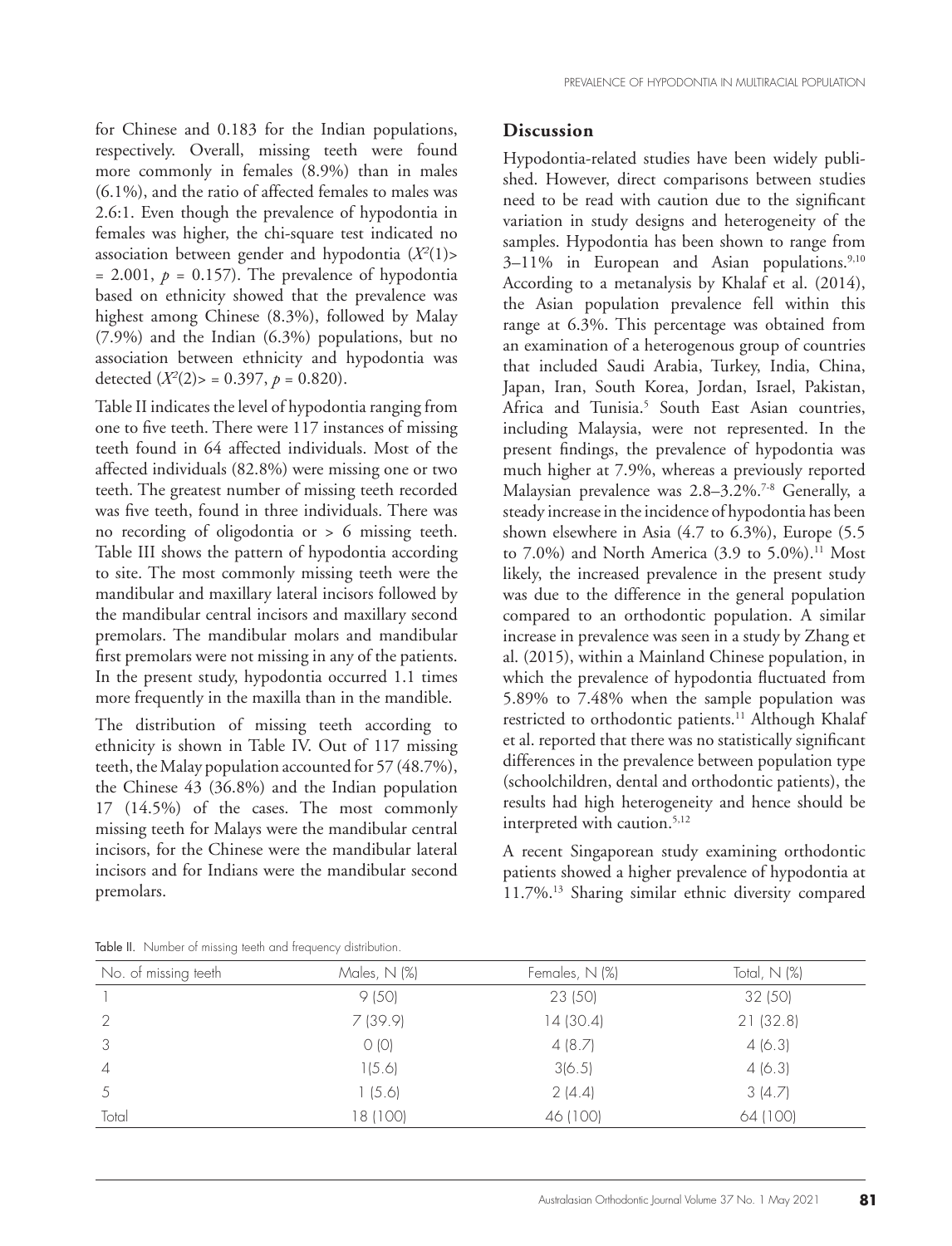|            | Right side      |                | Left side                |                | Bilateral agenesis |                          | Unilateral agenesis |                | Total                    |                 |                  |                          |                 |                       |                          |
|------------|-----------------|----------------|--------------------------|----------------|--------------------|--------------------------|---------------------|----------------|--------------------------|-----------------|------------------|--------------------------|-----------------|-----------------------|--------------------------|
| Tooth type | No.             | % of<br>sample | % of<br>missing<br>teeth | No.            | % of<br>sample     | % of<br>missing<br>teeth | No.                 | % of<br>sample | % of<br>missing<br>teeth | No.             | $%$ of<br>sample | % of<br>missing<br>teeth | No.             | % of<br>sample        | % of<br>missing<br>teeth |
| 32/42      | $\vert \vert$   | 1.4            | 9.4                      | 10             | 1.2                | 8.5                      | 5                   | 0.6            | 4.3                      | $\lceil \rceil$ | 1.4              | 9.4                      | 16              | 2.0                   | 17.9                     |
| 12/22      | $\overline{11}$ | 1.4            | 9.4                      | 10             | 1.2                | 8.5                      | $\overline{7}$      | 0.9            | 6.0                      | 7               | 0.9              | 6.0                      | 14              | 1.7                   | 17.9                     |
| 35/45      | 7               | 0.9            | 6.0                      | 8              | 1.0                | 6.8                      | $\varDelta$         | 0.5            | 3.4                      | $\overline{7}$  | 0.9              | 6.0                      | $\lceil \rceil$ | 1.4                   | 12.8                     |
| 15/25      | 9               | 1.1            | 7.7                      | 7              | 0.9                | 6.0                      | 6                   | 0.7            | 5.1                      | $\overline{4}$  | 0.5              | 3.4                      | 10              | 1.2                   | 13.7                     |
| 13/23      | 7               | 0.9            | 6.0                      | 5              | 0.6                | 4.3                      | $\mathbf{2}$        | 0.2            | 1.7                      | 8               | $\sim 0$         | 6.8                      | 10              | 1.2                   | 10.3                     |
| 31/41      | $\,8\,$         | $\sim 0$       | 6.8                      | 8              | $\sim$ 0.0         | 6.8                      | $\overline{7}$      | 0.9            | 6.0                      | $\overline{2}$  | 0.2              | 1.7                      | 9               | $\vert \, . \, \vert$ | 13.7                     |
| 14/24      | 3               | 0.4            | 2.6                      | 3              | 0.4                | 2.6                      | $\mathbf{2}$        | 0.2            | 1.7                      | $\overline{2}$  | 0.2              | 1.7                      | $\overline{4}$  | 0.5                   | 5.1                      |
| 33/43      | $\overline{2}$  | 0.2            | 1.7                      |                | 0.1                | 0.9                      | $\bigcirc$          | 0.0            | 0.0                      | 3               | 0.4              | 2.6                      | 3               | 0.4                   | 2.6                      |
| 16/26      | 1               | 0.1            | 0.9                      | $\overline{2}$ | 0.2                | 1.7                      |                     | 0.1            | 0.9                      |                 | 0.1              | 0.9                      | $\overline{2}$  | 0.2                   | 2.6                      |
| 17/27      | 1               | 0.1            | 0.9                      | $\overline{2}$ | 0.2                | 1.7                      |                     | 0.1            | 0.9                      |                 | 0.1              | 0.9                      | $\overline{2}$  | 0.2                   | 2.6                      |
| 11/21      |                 | 0.1            | 0.9                      | $\circ$        | $\circ$            | $\circ$                  | $\bigcirc$          | $\circ$        | $\circ$                  |                 | 0.1              | 0.9                      |                 | 0.1                   | 0.9                      |

Table III. Hypodontia according to side and uni- or bilateral occurrence.

to Malaysia, the study reported the prevalence among Malay, Chinese and Indian patients at 14.4%, 13.7% and 6.0%, respectively. Malay and Chinese were found to be significantly higher compared to the Indian ethnic group. The present study supported a higher prevalence of hypodontia among the Chinese (8.3%) and Malay (7.9%) ethnic groups compared to the Indian ethnic group (6.3%), but the finding was not statistically significant.

In the present study, the number of female patients experiencing hypodontia was higher than males, 8.9% and 6.1%, respectively. This has consistently been reported in previous studies.<sup>5,14</sup> Although the current study found the difference to be statistically insignificant, previous literature has been equivocal.<sup>5,7,8,15</sup> It has been hypothesised that this may not necessarily reflect an increased prevalence of hypodontia among females but rather the increased tendency to seek treatment by females as they are more concerned about aesthetics. This was also reflected in the clinic gender bias of those attending. Although this may seem plausible, several earlier studies have shown that gender has no association with a desire to seek orthodontic treatment.<sup>16,17</sup>

The majority of patients presented with mild hypodontia (congenitally missing one or two teeth),

Table IV. Missing teeth according to ethnicity.

|            |            | Total   |                |     |  |
|------------|------------|---------|----------------|-----|--|
| Tooth type | Malay      | Chinese | Indian         |     |  |
| 32/42      | 10         | 10      |                | 21  |  |
| 12/22      | 12         | 7       | 2              | 21  |  |
| 31/41      | 13         | 3       |                | 16  |  |
| 15/25      | 6          | 6       | 4              | 16  |  |
| 35/45      | 5          | 5       | 5              | 15  |  |
| 13/23      | 7          | 4       |                | 12  |  |
| 14/24      | 2          | 2       | 2              | 6   |  |
| 33/43      |            | 2       |                | 3   |  |
| 16/26      | $^{\circ}$ | 1       | $\overline{2}$ | 3   |  |
| 17/27      |            | 3       |                | 3   |  |
| 11/21      |            | ∩       |                |     |  |
| Total      | 57         | 43      | 17             | 117 |  |

82.8%. Only 17.2% had moderate hypodontia (congenitally missing three to five teeth) and none presented with severe hypodontia (oligodontia). This was not unexpected as syndromic patients were excluded from the study. It has previously been reported that more severe forms of hypodontia tend to occur in conjunction with syndromes such as ectodermal dysplasia, Down syndrome and Ehlers Danlos syndrome.<sup>2</sup> Hence, this group was excluded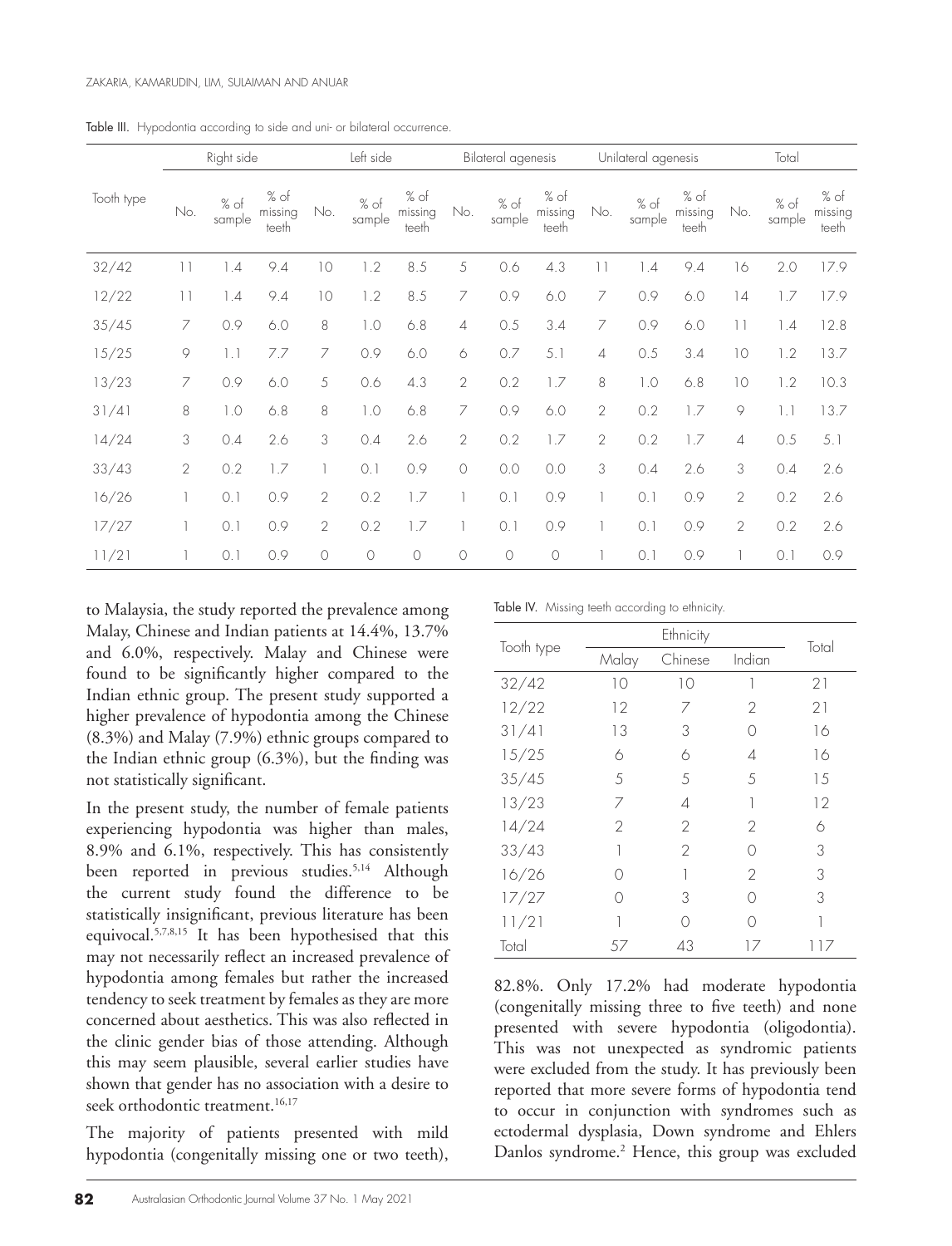from the present study as they did not represent the average patient seeking orthodontic treatment, and are usually limited to hospital-based management. In general, unilateral dental agenesis is more common than bilateral occurrence; however, certain teeth have a higher predilection for bilateral agenesis.14 Several earlier studies reported symmetrical hypodontia.<sup>18-20</sup> In the present study, bilateral hypodontia was observed in 35 patients (54.7%) and the most commonly bilaterally missing teeth were the maxillary lateral incisors (20%) and mandibular central incisors (20%). The mandibular lateral incisor was the most frequent unilaterally missing tooth (23.4%), followed by the maxillary canine (17%), maxillary lateral incisors and mandibular second premolars (14.9%).

The most commonly missing teeth were the mandibular and maxillary lateral incisors (17.9%), which is similar to findings of a previous study that examined Malaysian schoolchildren.7,21 This was followed by mandibular second premolars and maxillary second premolars. According to Butler's field theory, the most distal tooth in each tooth group is the least stable and therefore more likely to be congenitally missing. An exception is the lower anterior region where mandibular central incisors are more commonly missing.<sup>22</sup> Although the present study found a high frequency of missing mandibular central incisors (13.7%), the agenesis of mandibular lateral incisors had greater incidence. Interestingly, the agenesis of maxillary canines was 1.23%, a higher prevalence than studies previously reported in Malaysia  $(0.13\% - 1\%)$ .<sup>7,8</sup> The prevalence of missing maxillary canines among other populations ranged from 0.01% to 2.10%.<sup>23,24</sup> The prevalence of missing mandibular canines was 0.37% in the present study, which was much lower than for the maxillary canine and similar to other reports.<sup>23,25</sup>

When comparing the pattern of hypodontia between different ethnicities, the present study found that the mandibular second premolars were the most commonly missing teeth within the Indian population, which is similar to Caucasian populations.5 Studies conducted in India have also reported mandibular second premolars as the most commonly affected teeth.<sup>26</sup> However, mandibular incisors were the most commonly missing teeth among the Malay and Chinese ethnic groups, with agenic mandibular central incisors more common in Malay and mandibular lateral incisors more commonly

absent among the Chinese.<sup>5,19</sup> There is evidence that indicates that mandibular incisor agenesis is more prevalent in an Asian population.<sup>19,27</sup> In the present study, the incidence of missing mandibular incisors was 31.6%, which is close to the reported range of 32.1% and 48.5% and supporting the high frequency of missing mandibular incisors in this population.7,28 The major racial groups of the world are broadly classified as Caucasoids, Mongoloids, Negroids, and Australoids. In Malaysia, both the Malay and Chinese fall into the Mongoloid group, whereas Indians fall under a subgroup of the Caucasoids. These inherited racial characteristics might explain the present findings regarding the trend of missing teeth within this multiracial population.<sup>29</sup>

A limitation of this study was the collection of data from a single centre. Future studies should aim for a multi-centre approach to improve representation of the Malaysian population. Although the data were limited to orthodontic patients, the study offers useful information to provide better planning of healthcare resources related to tooth agenesis, which usually requires complex multidisciplinary management. An additional limitation of the retrospective nature of this study is the inability of the subjects to recall previous dental experiences (extractions or trauma), especially if those experiences occurred at an earlier age or were managed at another dental clinic.

# **Conclusion**

The prevalence of hypodontia (7.9%) was found to be higher than previous reports in Malaysia and Asian countries, but still fell within the average range for globally reported hypodontia prevalence among orthodontic and non-orthodontic patients. The prevalence of hypodontia was 8.3% for Chinese, 7.9% for Malay and 6.3% for the Indian populations. The most common missing teeth were the mandibular and maxillary lateral incisors.

# **Acknowledgement**

We would like to thank postgraduate trainees from the Department of Paediatric Dentistry and Orthodontics, Faculty of Dentistry, Universiti Malaya, Kuala Lumpur, Malaysia for their contribution in this study.